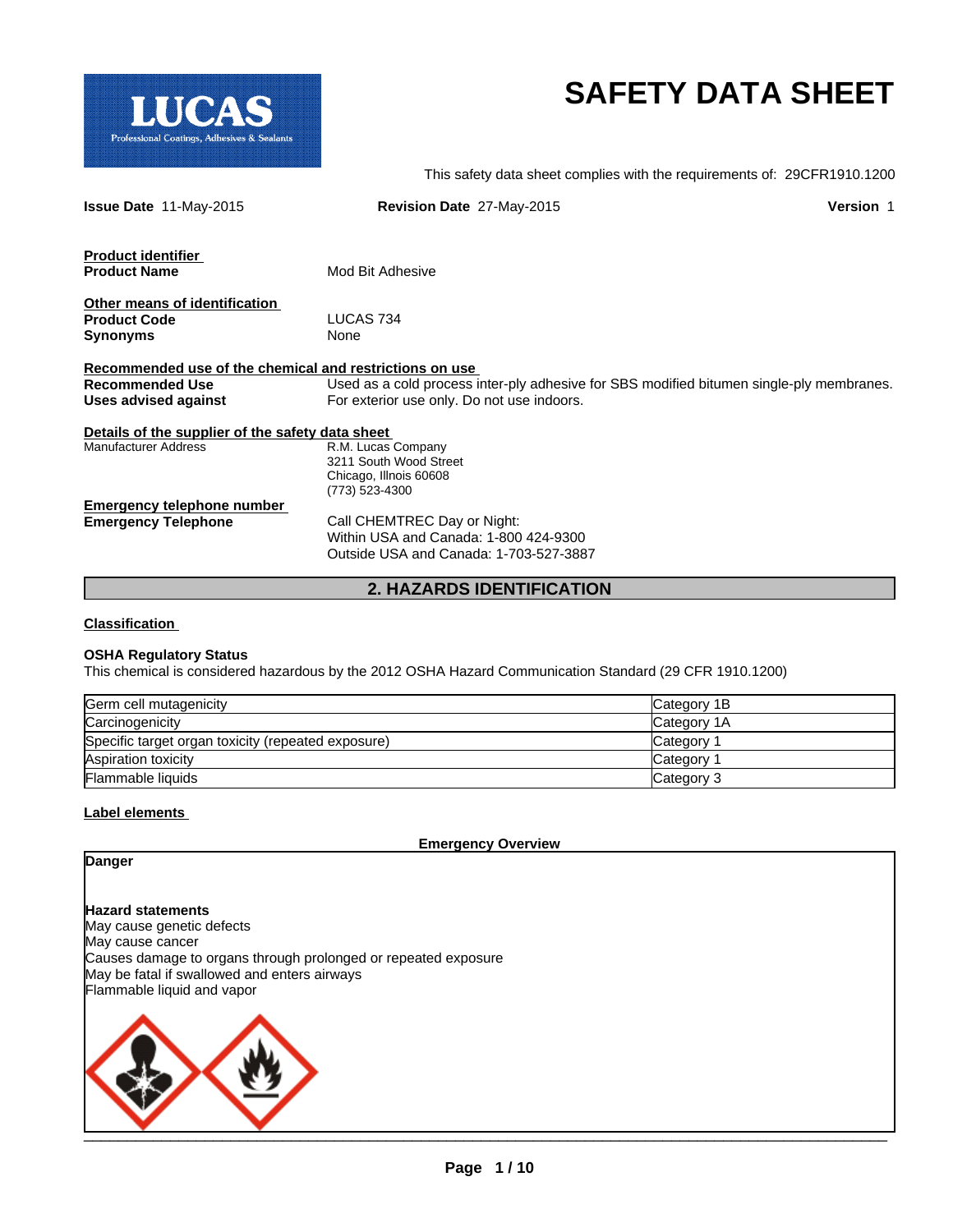**Appearance** Thick mastic **Physical state** Liquid **Odor Solvent (Mineral Spirits) Physical state** Liquid

### **Precautionary Statements - Prevention**

Obtain special instructions before use Do not handle until all safety precautions have been read and understood Use personal protective equipment as required Do not breathe dust/fume/gas/mist/vapors/spray Wash face, hands and any exposed skin thoroughly after handling Do not eat, drink or smoke when using this product Keep away from heat/sparks/open flames/hot surfaces. Keep container tightly closed when product is not in use. Ground/bond container and receiving equipment Use explosion-proof electrical/ventilating/lighting/equipment Use only non-sparking tools Take precautionary measures against static discharge

#### **Precautionary Statements - Response**

IF exposed or concerned: Get medical advice/attention IF ON SKIN (or hair): Remove/Take off immediately all contaminated clothing. Rinse skin with water/shower IF SWALLOWED: Immediately call a POISON CENTER or doctor/physician Do NOT induce vomiting In case of fire: Use CO2, dry chemical, or foam for extinction

#### **Precautionary Statements - Storage**

Store locked up Store in a well-ventilated place. Keep cool

#### **Precautionary Statements - Disposal**

Disposal should be in accordance with applicable local, regional, national and international laws and regulations.

#### **Hazards not otherwise classified (HNOC)**

Not applicable

#### **Other Information**

- May be harmful in contact with skin
- Toxic to aquatic life with long lasting effects
- Unknown acute toxicity 17.7766% of the mixture consists of ingredient(s) of unknown toxicity

# **3. COMPOSITION/INFORMATION ON INGREDIENTS**

#### **Substance**

**Mixture** This product is a mixture. This material is considered hazardous by the OSHA Hazard Communication Standard (29 CFR 1910.1200).

| <b>Common name</b>     | Modified Bitumen Adhesive.      |
|------------------------|---------------------------------|
| <b>Synonyms</b>        | None.                           |
| <b>Chemical nature</b> | Organic solvents and additives. |

| <b>Chemical Name</b>                                  | <b>CAS No.</b> | Weight-%   | <b>Trade Secret</b> |
|-------------------------------------------------------|----------------|------------|---------------------|
| Asphalt (at Ambient Temperature)                      | 8052-42-4      | $50 - 60%$ | $\star$             |
| Mineral Spirits (with < 0.1% Benzene)                 | 8052-41-3      | $20 - 30%$ | ÷                   |
| Calcium Carbonate                                     | 1317-65-3      | $0 - 10%$  |                     |
| Hydrated Aluminum-Magnesium Silicate<br>(Attapulgite) | 12174-11-7     | $0 - 10%$  | ÷                   |
| Aromatic Naptha                                       | 64742-95-6     | $0 - 10%$  | $\star$             |
| Cellulose Fiber                                       | 9004-34-6      | $0 - 10%$  | $\cdot$             |
| Nonane                                                | 111-84-2       | $0 - 10%$  | $\star$             |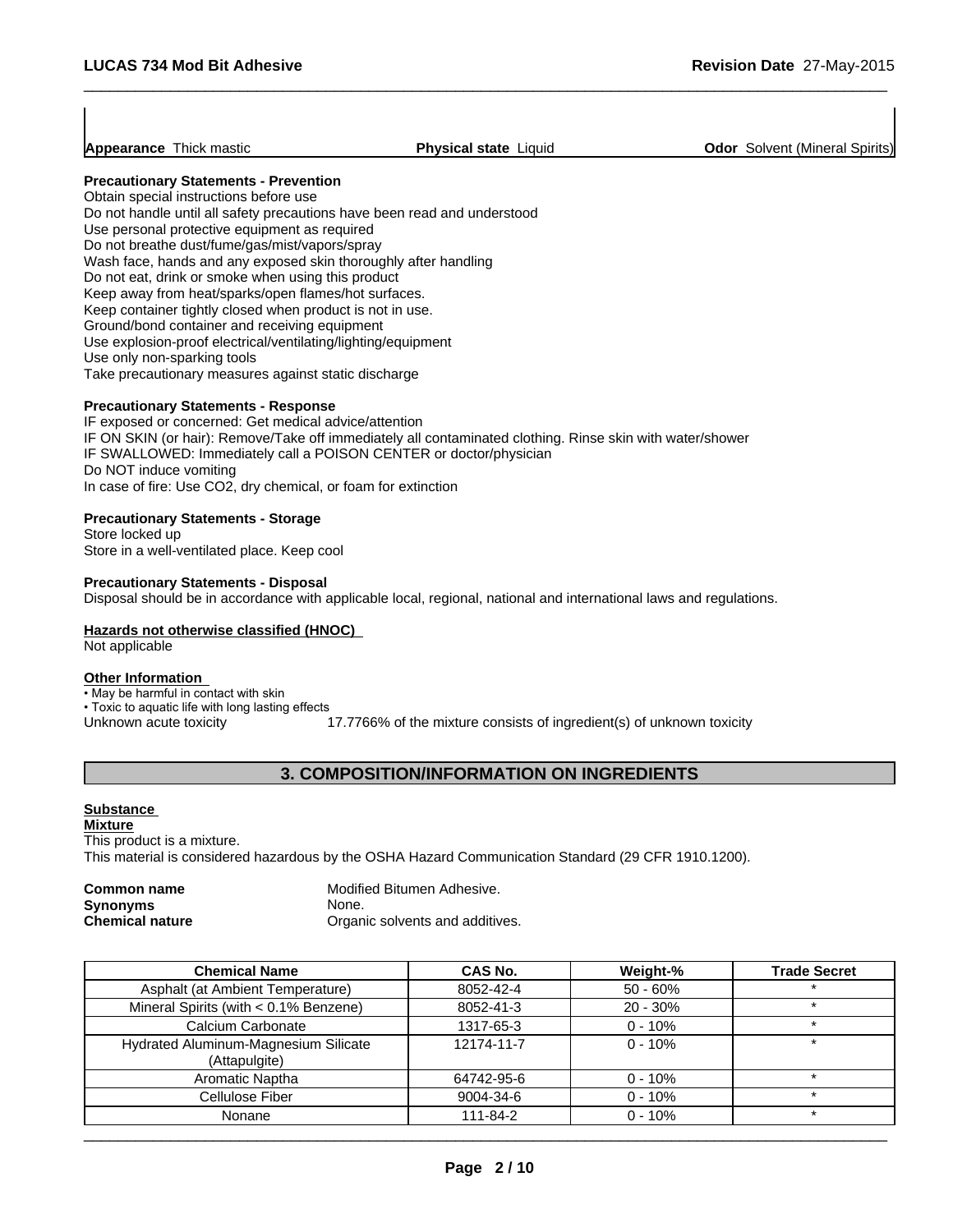| Quartz                                                                     |                        | 14808-60-7                                                   | $0 - 10%$                                                                                  | $\star$                                                                                                                                                                                                                                                                             |
|----------------------------------------------------------------------------|------------------------|--------------------------------------------------------------|--------------------------------------------------------------------------------------------|-------------------------------------------------------------------------------------------------------------------------------------------------------------------------------------------------------------------------------------------------------------------------------------|
|                                                                            |                        | <b>4. FIRST AID MEASURES</b>                                 |                                                                                            |                                                                                                                                                                                                                                                                                     |
| <b>Description of first aid measures</b>                                   |                        |                                                              |                                                                                            |                                                                                                                                                                                                                                                                                     |
| General advice                                                             |                        | contents may be harmful or fatal.                            | brain or central nervous system causing dizziness, headache, or nausea. Reports have       | Contains petroleum distillate. Harmful or fatal if swallowed. Vapor harmful. May affect the<br>associated repeated and prolonged occupational exposure to solvents with permanent brain<br>and nervous system damage. Intentional misuse by deliberately concentrating and inhaling |
| Eye contact                                                                | advice.                |                                                              |                                                                                            | In the case of contact with eyes, rinse immediately with plenty of water and seek medical                                                                                                                                                                                           |
| <b>Skin contact</b>                                                        | physician.             |                                                              |                                                                                            | Wash thoroughly with soap and water. Remove contaminated clothing and shoes. Wash<br>contaminated clothing before reuse. In the case of skin irritation or allergic reactions see a                                                                                                 |
| Inhalation                                                                 |                        | breathing is experienced, get medical attention immediately. | Move to fresh air in case of accidental inhalation of vapors. If continued difficulty with |                                                                                                                                                                                                                                                                                     |
| Ingestion                                                                  | attention immediately. |                                                              | Not an expected route of exposure. If swallowed, do not induce vomiting. Get medical       |                                                                                                                                                                                                                                                                                     |
| Self-protection of the first aider                                         |                        | First aider: Pay attention to self-protection!.              |                                                                                            |                                                                                                                                                                                                                                                                                     |
| Most important symptoms and effects, both acute and delayed                |                        |                                                              |                                                                                            |                                                                                                                                                                                                                                                                                     |
| <b>Symptoms</b>                                                            |                        | May cause skin irritation. May cause eye irritation.         |                                                                                            |                                                                                                                                                                                                                                                                                     |
| Indication of any immediate medical attention and special treatment needed |                        |                                                              |                                                                                            |                                                                                                                                                                                                                                                                                     |
| <b>Note to physicians</b>                                                  | Treat symptomatically. |                                                              |                                                                                            |                                                                                                                                                                                                                                                                                     |

# **5. FIRE-FIGHTING MEASURES**

#### **Suitable extinguishing media**

Use extinguishing measures that are appropriate to local circumstances and the surrounding environment. Dry chemical. Carbon dioxide (CO2). Sand. Use foam or water FOG as a last resort.

**Unsuitable extinguishing media** Do not use a solid water stream as it may scatter and spread fire.

**Specific hazards arising from the chemical**

Sealed container may rupture/burst when heated or exposed to excessive heat.

**Hazardous combustion products**Thermal decomposition (burning) may release irritating, corrosive and/or toxic gases, vapors and fumes.

**Explosion data Sensitivity to Mechanical Impact** Not sensitive.

**Sensitivity to Static Discharge** May be ignited by heat, sparks or flames.

# **Protective equipment and precautions for firefighters**

As in any fire, wear self-contained breathing apparatus pressure-demand, MSHA/NIOSH (approved or equivalent) and full protective gear.

# **6. ACCIDENTAL RELEASE MEASURES**

#### **Personal precautions, protective equipment and emergency procedures**

**Personal precautions** No action should be taken involving any personal risk or without suitable training. Use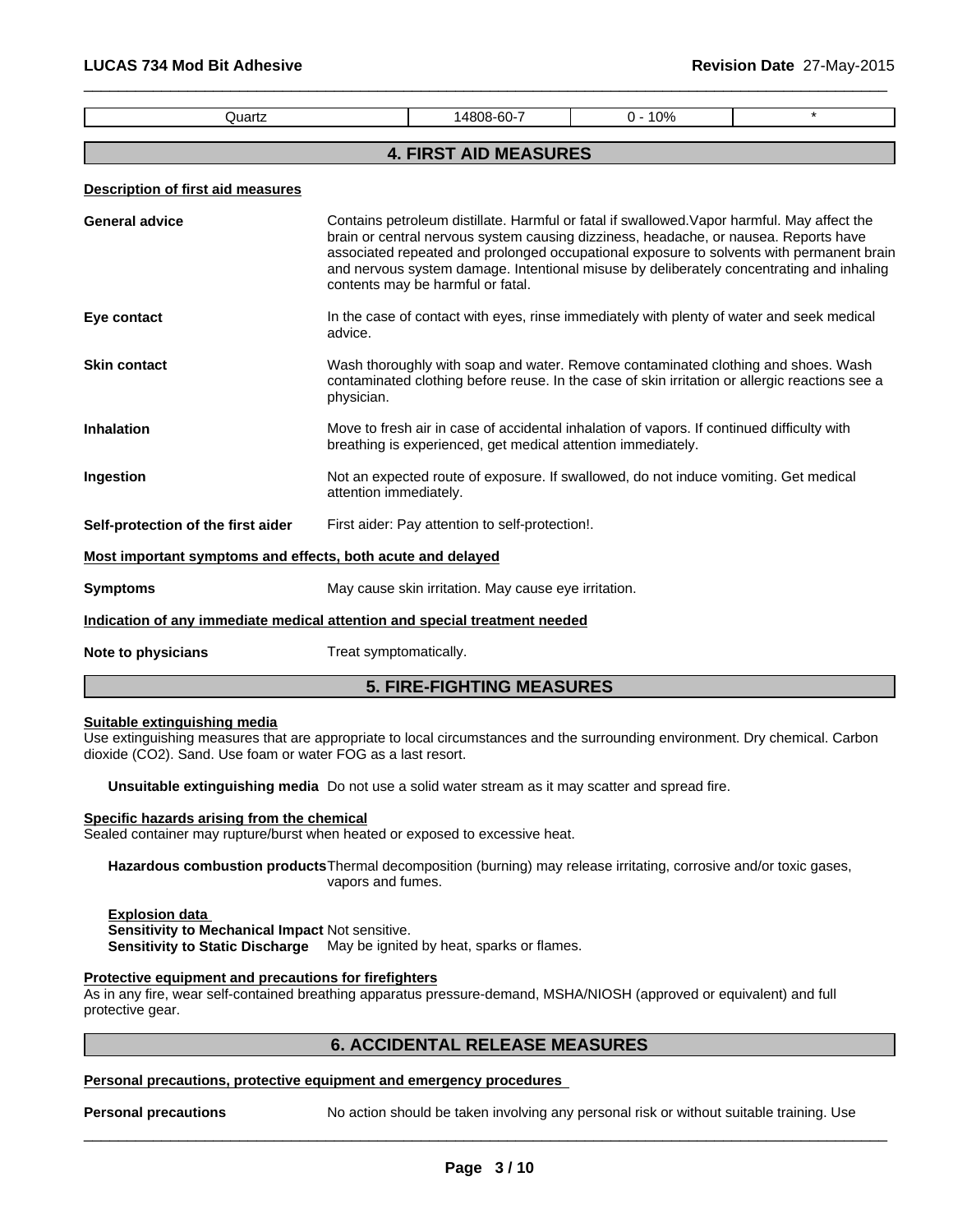|                                                                                                                                                                                                                                    | personal protective equipment as required.                                                                                                                                                                                                                                                            |
|------------------------------------------------------------------------------------------------------------------------------------------------------------------------------------------------------------------------------------|-------------------------------------------------------------------------------------------------------------------------------------------------------------------------------------------------------------------------------------------------------------------------------------------------------|
| <b>Other Information</b>                                                                                                                                                                                                           | Eliminate all ignition sources (no smoking, flares, sparks or flames in immediate area).                                                                                                                                                                                                              |
| For emergency responders                                                                                                                                                                                                           | Use personal protection recommended in Section 8.                                                                                                                                                                                                                                                     |
| <b>Environmental precautions</b>                                                                                                                                                                                                   |                                                                                                                                                                                                                                                                                                       |
| <b>Environmental precautions</b>                                                                                                                                                                                                   | Avoid release to the environment. Prevent further leakage or spillage if safe to do so.<br>Prevent product from entering sewers, drains, or waterways. Local authorities should be<br>advised if significant spillages can not be contained. See Section 12 for additional<br>ecological information. |
| Methods and material for containment and cleaning up                                                                                                                                                                               |                                                                                                                                                                                                                                                                                                       |
| <b>Methods for containment</b>                                                                                                                                                                                                     | Contain spillage with non-combustible absorbent material, e.g. sand, earth, diatomaceous<br>earth, vermiculite.                                                                                                                                                                                       |
| Methods for cleaning up                                                                                                                                                                                                            | Pick up the absorbed material (described just above) and transfer to properly labeled<br>containers for disposal according to local / national regulations (see Section 13).                                                                                                                          |
| Prevention of secondary hazards                                                                                                                                                                                                    | Clean contaminated objects and areas thoroughly observing environmental regulations.                                                                                                                                                                                                                  |
|                                                                                                                                                                                                                                    | 7. HANDLING AND STORAGE                                                                                                                                                                                                                                                                               |
| <b>Precautions for safe handling</b>                                                                                                                                                                                               |                                                                                                                                                                                                                                                                                                       |
| Advice on safe handling                                                                                                                                                                                                            | Use personal protective equipment as required. Remove all sources of ignition. Use only<br>outdoors.                                                                                                                                                                                                  |
| $\bullet$ . The contract of the contract of the contract of the contract of the contract of the contract of the contract of the contract of the contract of the contract of the contract of the contract of the contract of the co |                                                                                                                                                                                                                                                                                                       |

**Conditions for safe storage, including any incompatibilities**

**Storage Conditions** Keep containers tightly closed in a cool, dry, well-ventilated place. Keep away from heat, sparks, flame and other sources of ignition.

**Incompatible materials** Strong acids. Strong oxidizing agents.

# **8. EXPOSURE CONTROLS/PERSONAL PROTECTION**

# **Control parameters**

**Exposure Guidelines** No ACGIH or OSHA PEL is assigned to this mixture.

Exposure limits for the component materials are shown below.

This product, as supplied, is not believed to contain any hazardous material that exceeds exposure limits established by OSHA. .

| <b>Chemical Name</b>                                                | <b>ACGIH TLV</b>                                                               | <b>OSHA PEL</b>                                                                                                                                                                          | <b>NIOSH IDLH</b>                                                                                      |
|---------------------------------------------------------------------|--------------------------------------------------------------------------------|------------------------------------------------------------------------------------------------------------------------------------------------------------------------------------------|--------------------------------------------------------------------------------------------------------|
| Asphalt (at Ambient Temperature)<br>8052-42-4                       | TWA: 0.5 mg/m <sup>3</sup> benzene soluble<br>aerosol fume, inhalable fraction |                                                                                                                                                                                          | Ceiling: 5 mg/m <sup>3</sup> fume 15 min                                                               |
| Mineral Spirits (with $< 0.1\%$<br>Benzene)<br>8052-41-3            | TWA: 100 ppm                                                                   | TWA: 500 ppm<br>TWA: 2900 mg/m <sup>3</sup><br>(vacated) TWA: 100 ppm<br>(vacated) TWA: 525 mg/m <sup>3</sup>                                                                            | IDLH: 20000 mg/m <sup>3</sup><br>Ceiling: $1800$ mg/m <sup>3</sup> 15 min<br>TWA: $350 \text{ mg/m}^3$ |
| Calcium Carbonate<br>1317-65-3                                      |                                                                                | TWA: $15 \text{ mg/m}^3$ total dust<br>TWA: 5 mg/m <sup>3</sup> respirable fraction<br>(vacated) TWA: 15 $mq/m3$ total dust<br>(vacated) TWA: 5 mg/m <sup>3</sup> respirable<br>fraction | TWA: 10 $mq/m3$ total dust<br>TWA: $5 \text{ mg/m}^3$ respirable dust                                  |
| Hydrated Aluminum-Magnesium<br>Silicate (Attapulgite)<br>12174-11-7 | TWA: 1 $mg/m3$ respirable fraction                                             |                                                                                                                                                                                          |                                                                                                        |
| Cellulose Fiber<br>9004-34-6                                        | TWA: $10 \text{ mg/m}^3$                                                       | TWA: 15 $mg/m3$ total dust<br>TWA: 5 $mq/m3$ respirable fraction<br>(vacated) TWA: $5 \text{ mg/m}^3$<br>(vacated) STEL: 10 mg/m <sup>3</sup>                                            | TWA: 1 $mq/m3$                                                                                         |

 $\overline{\phantom{a}}$  , and the contribution of the contribution of the contribution of the contribution of the contribution of the contribution of the contribution of the contribution of the contribution of the contribution of the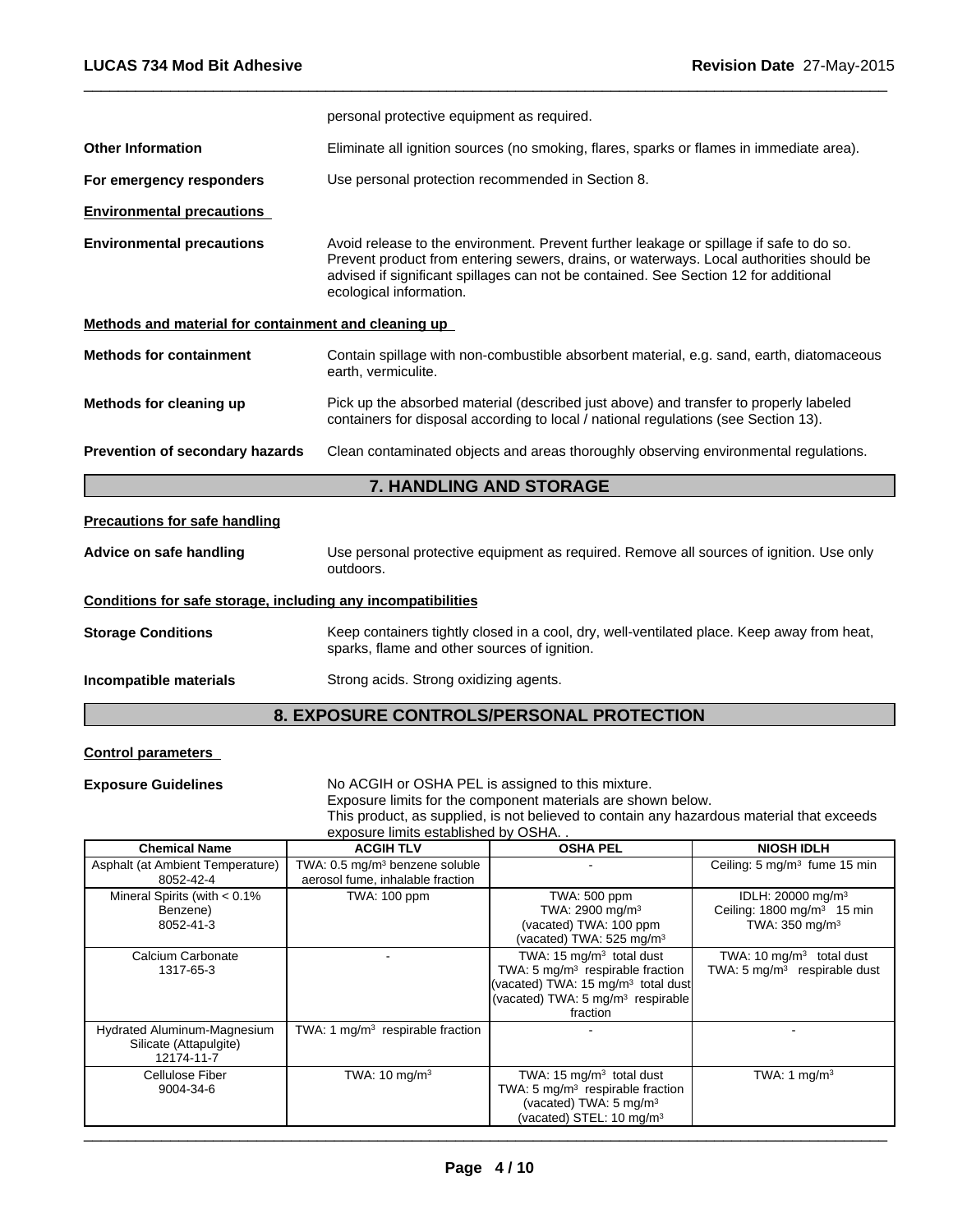| Nonane               | TWA: 200 ppm                                          | (vacated) TWA: 200 ppm                                                                                                                                                                                                                      | TWA: 200 ppm                                                                             |
|----------------------|-------------------------------------------------------|---------------------------------------------------------------------------------------------------------------------------------------------------------------------------------------------------------------------------------------------|------------------------------------------------------------------------------------------|
| 111-84-2             |                                                       | (vacated) TWA: $1050 \text{ mg/m}^3$                                                                                                                                                                                                        | TWA: $1050$ mg/m <sup>3</sup>                                                            |
| Quartz<br>14808-60-7 | TWA: $0.025$ mg/m <sup>3</sup> respirable<br>fraction | (vacated) TWA: $0.1 \text{ mg/m}^3$<br>respirable dust<br>$(30)/(%SiO2 + 2)$ mg/m <sup>3</sup> TWA<br>total dust<br>$(250)/(%SiO2 + 5)$ mppcf TWA<br>respirable fraction<br>$(10)/(%SiO2 + 2)$ mg/m <sup>3</sup> TWA<br>respirable fraction | IDLH: 50 mg/m <sup>3</sup> respirable dust<br>TWA: $0.05 \text{ mg/m}^3$ respirable dust |

#### **Appropriate engineering controls**

**Engineering Controls** Use natural cross ventilation, local (mechanical) pick-up, and/or general area mechanical cross ventilation. Ventilation pattern should be designed to prevent accumulation of asphalt vapors. Ventilation must be sufficient to maintain asphalt vapor concentrations below the TWA limits outlined above.

 $\overline{\phantom{a}}$  ,  $\overline{\phantom{a}}$  ,  $\overline{\phantom{a}}$  ,  $\overline{\phantom{a}}$  ,  $\overline{\phantom{a}}$  ,  $\overline{\phantom{a}}$  ,  $\overline{\phantom{a}}$  ,  $\overline{\phantom{a}}$  ,  $\overline{\phantom{a}}$  ,  $\overline{\phantom{a}}$  ,  $\overline{\phantom{a}}$  ,  $\overline{\phantom{a}}$  ,  $\overline{\phantom{a}}$  ,  $\overline{\phantom{a}}$  ,  $\overline{\phantom{a}}$  ,  $\overline{\phantom{a}}$ 

# **Individual protection measures, such as personal protective equipment**

| <b>Eye/face protection</b>            | Wear safety glasses with side shields (or goggles).                                                                                                                                             |
|---------------------------------------|-------------------------------------------------------------------------------------------------------------------------------------------------------------------------------------------------|
| Skin and body protection              | Wear protective gloves and protective clothing that is resistant to chemical penetration.                                                                                                       |
| <b>Respiratory protection</b>         | No protective equipment is needed under normal use conditions. If exposure limits are<br>exceeded or irritation is experienced, a NIOSH/MSHA approved respiratory protection<br>should be worn. |
| <b>General Hygiene Considerations</b> | Wash face, hands and any exposed skin thoroughly after handling. Wash contaminated<br>clothing before reuse.                                                                                    |

# **9. PHYSICAL AND CHEMICAL PROPERTIES**

# **Information on basic physical and chemical properties**

| <b>Physical state</b>            | Liquid                                         |                               |                                                      |
|----------------------------------|------------------------------------------------|-------------------------------|------------------------------------------------------|
| Appearance<br>Color              | Thick mastic<br><b>Black</b>                   | Odor<br><b>Odor threshold</b> | Solvent (Mineral Spirits)<br>1-30 PPM. Odor          |
|                                  |                                                |                               | thresholds vary greatly.<br>Do not rely on odor      |
|                                  |                                                |                               | threshold alone to                                   |
|                                  |                                                |                               | determine potentially<br>hazardous substances.       |
| <b>Property</b>                  | <b>Values</b>                                  | Remarks • Method              |                                                      |
| pH                               | Not applicable                                 |                               |                                                      |
| Melting point/freezing point     | None / -70 °C None / -94 °F                    | shown.                        | Melting Point is not applicable. Freezing points are |
| Boiling point / boiling range    | > 154 °C / 310 °F                              |                               |                                                      |
| <b>Flash point</b>               | > 40.5 °C / > 105 °F                           | Setaflash                     |                                                      |
| <b>Evaporation rate</b>          | 0.1                                            | Butly acetate $= 1$           |                                                      |
| <b>Flammability (solid, gas)</b> | No information available                       |                               |                                                      |
| <b>Flammability Limit in Air</b> |                                                | C.                            | Flammable above 105 degrees F and 40.5 degrees       |
| <b>Upper flammability limit:</b> | 7.0                                            |                               |                                                      |
| Lower flammability limit:        | 1.6                                            |                               |                                                      |
| Vapor pressure                   | $0.3$ (kPa)                                    | @ 20 °C                       |                                                      |
| Vapor density                    | 5.3                                            |                               | Where: Air = 1 at 68 degrees $F(20$ degrees C)       |
| <b>Specific Gravity</b>          | 1.13                                           | Water = $1g/ml$               |                                                      |
| <b>Water solubility</b>          | Insoluble                                      |                               |                                                      |
| Solubility in other solvents     | Soluble in aromatic and aliphatic<br>solvents. |                               |                                                      |
| <b>Partition coefficient</b>     | No information available                       | No data available.            |                                                      |
| <b>Autoignition temperature</b>  | 330 °C / 626 °F                                |                               |                                                      |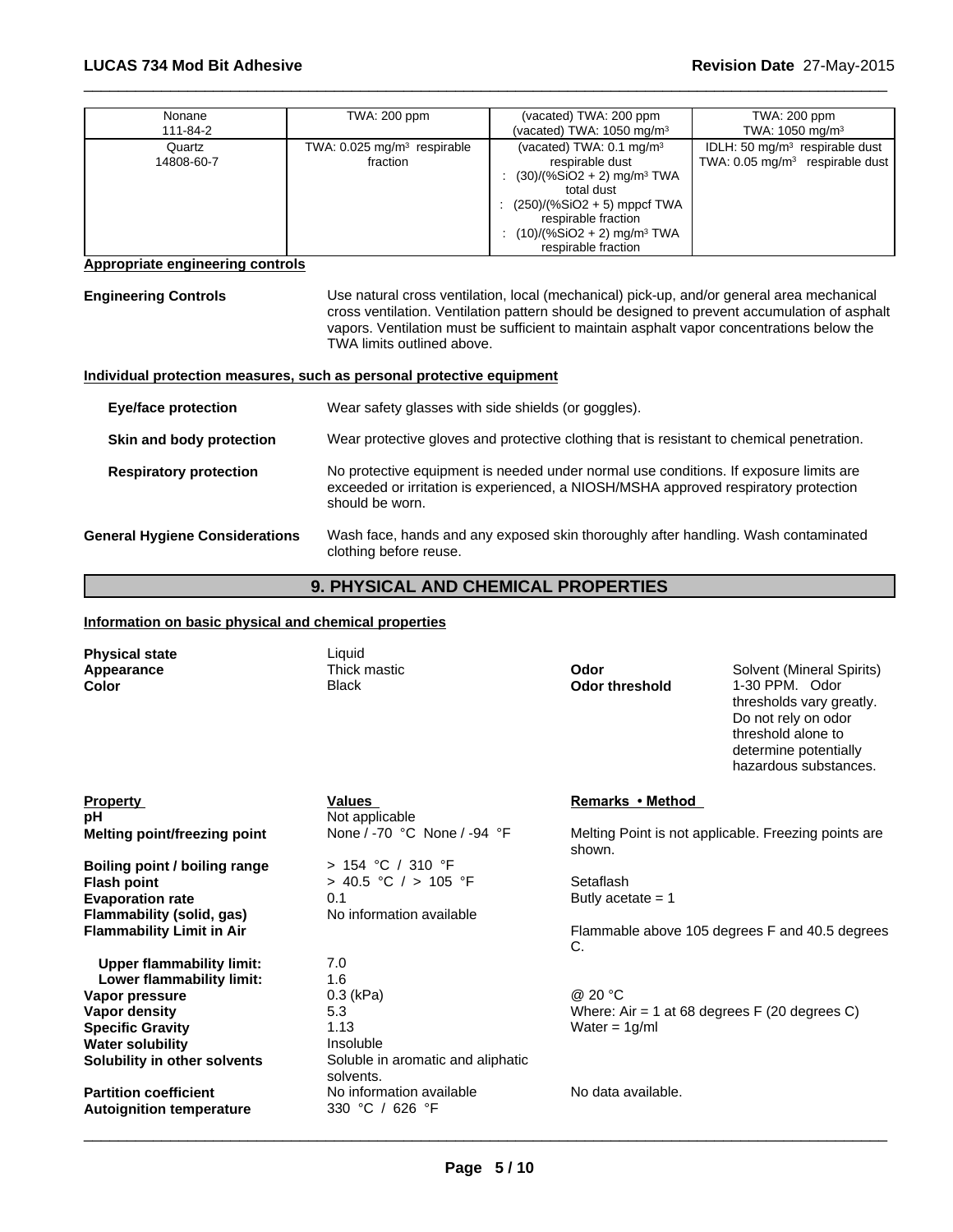| Decomposition temperature   | No information available                              |
|-----------------------------|-------------------------------------------------------|
| <b>Kinematic viscosity</b>  | No information available                              |
| <b>Dynamic viscosity</b>    | No information available                              |
| <b>Explosive properties</b> | Vapor accumulation could flash or explode if ignited. |
| <b>Oxidizing properties</b> | None                                                  |
| <b>Other Information</b>    |                                                       |
| <b>Softening point</b>      | Not applicable                                        |
| <b>Molecular weight</b>     | No information available                              |
| <b>VOC Content (%)</b>      | Less than $250$ g/l.                                  |
| <b>Density</b>              | 9.2 to 9.6 lb/gal                                     |

# **10. STABILITY AND REACTIVITY**

 $\overline{\phantom{a}}$  ,  $\overline{\phantom{a}}$  ,  $\overline{\phantom{a}}$  ,  $\overline{\phantom{a}}$  ,  $\overline{\phantom{a}}$  ,  $\overline{\phantom{a}}$  ,  $\overline{\phantom{a}}$  ,  $\overline{\phantom{a}}$  ,  $\overline{\phantom{a}}$  ,  $\overline{\phantom{a}}$  ,  $\overline{\phantom{a}}$  ,  $\overline{\phantom{a}}$  ,  $\overline{\phantom{a}}$  ,  $\overline{\phantom{a}}$  ,  $\overline{\phantom{a}}$  ,  $\overline{\phantom{a}}$ 

**Reactivity**<br>Not applicable

Not applicable

**Not applicable** 

| Chemical stability                 |                                          |
|------------------------------------|------------------------------------------|
| Stable.                            |                                          |
| Possibility of Hazardous Reactions |                                          |
| None under normal use.             |                                          |
| Hazardous polymerization           | Hazardous polymerization does not occur. |
|                                    |                                          |

#### **Conditions to avoid** Avoid static discharge. Avoid heat, sparks, and open flame. **Incompatible materials** Strong acids. Strong oxidizing agents.

**Density** 9.2 to 9.6 lb/gal **Bulk density** 9.2 to 9.6 lb/gal

**Hazardous Decomposition Products**

Combustion may produce carbon monoxide, carbon dioxide, and other asphyxiants.

# **11. TOXICOLOGICAL INFORMATION**

# **Information on likely routes of exposure**

| <b>Product Information</b>   | Toxicological testing has not been conducted for this product overall. Available toxicological<br>data for individualing redients are summarized below.                                                                                                                                                                                                                                                                                                                                                                                                                                                                                                                                                                                                                                                                                                                                                                                                                                                                                            |
|------------------------------|----------------------------------------------------------------------------------------------------------------------------------------------------------------------------------------------------------------------------------------------------------------------------------------------------------------------------------------------------------------------------------------------------------------------------------------------------------------------------------------------------------------------------------------------------------------------------------------------------------------------------------------------------------------------------------------------------------------------------------------------------------------------------------------------------------------------------------------------------------------------------------------------------------------------------------------------------------------------------------------------------------------------------------------------------|
| <b>Inhalation</b>            | Avoid breathing vapors or mists.                                                                                                                                                                                                                                                                                                                                                                                                                                                                                                                                                                                                                                                                                                                                                                                                                                                                                                                                                                                                                   |
| Eye contact                  | Avoid contact with eyes. Contact with eyes may cause irritation.                                                                                                                                                                                                                                                                                                                                                                                                                                                                                                                                                                                                                                                                                                                                                                                                                                                                                                                                                                                   |
| <b>Skin contact</b>          | May cause irritation.                                                                                                                                                                                                                                                                                                                                                                                                                                                                                                                                                                                                                                                                                                                                                                                                                                                                                                                                                                                                                              |
| Ingestion                    | If swallowed, do not induce vomiting. Get medical attention immediately. Not an expected<br>route of exposure.                                                                                                                                                                                                                                                                                                                                                                                                                                                                                                                                                                                                                                                                                                                                                                                                                                                                                                                                     |
| <b>Component Information</b> | * The IARC Monograph (Vol. 103, 2013, Bitumen and Bitumen Emissions) defines Asphalt<br>as 'Group 2B, Possible Carcinogen to Humans'. This definition is based on studies of<br>exposure to Asphalt fumes at elevated temperatures. The Monograph states that<br>temperature plays an important role in determining the degree of exposure and also the<br>carcinogenic potential of bitumen emissions. This same Monograph states that Asphalt is<br>non volatile at ambient temperature. There is no data presented in the Monograph to<br>demonstrate that Asphalt at ambient temperature is considered a carcinogen. Since the<br>normal use of this product is at ambient temperature, the Asphalt used in this product is not<br>listed as a carcinogen. No other national or international agency has defined Asphalt as a<br>carcinogen.<br>* No significant exposure to Crystalline Silica (Quartz) is thought to occur during the use of<br>products in which Crystalline Silica (Quartz) is bound to other materials, such as in paints |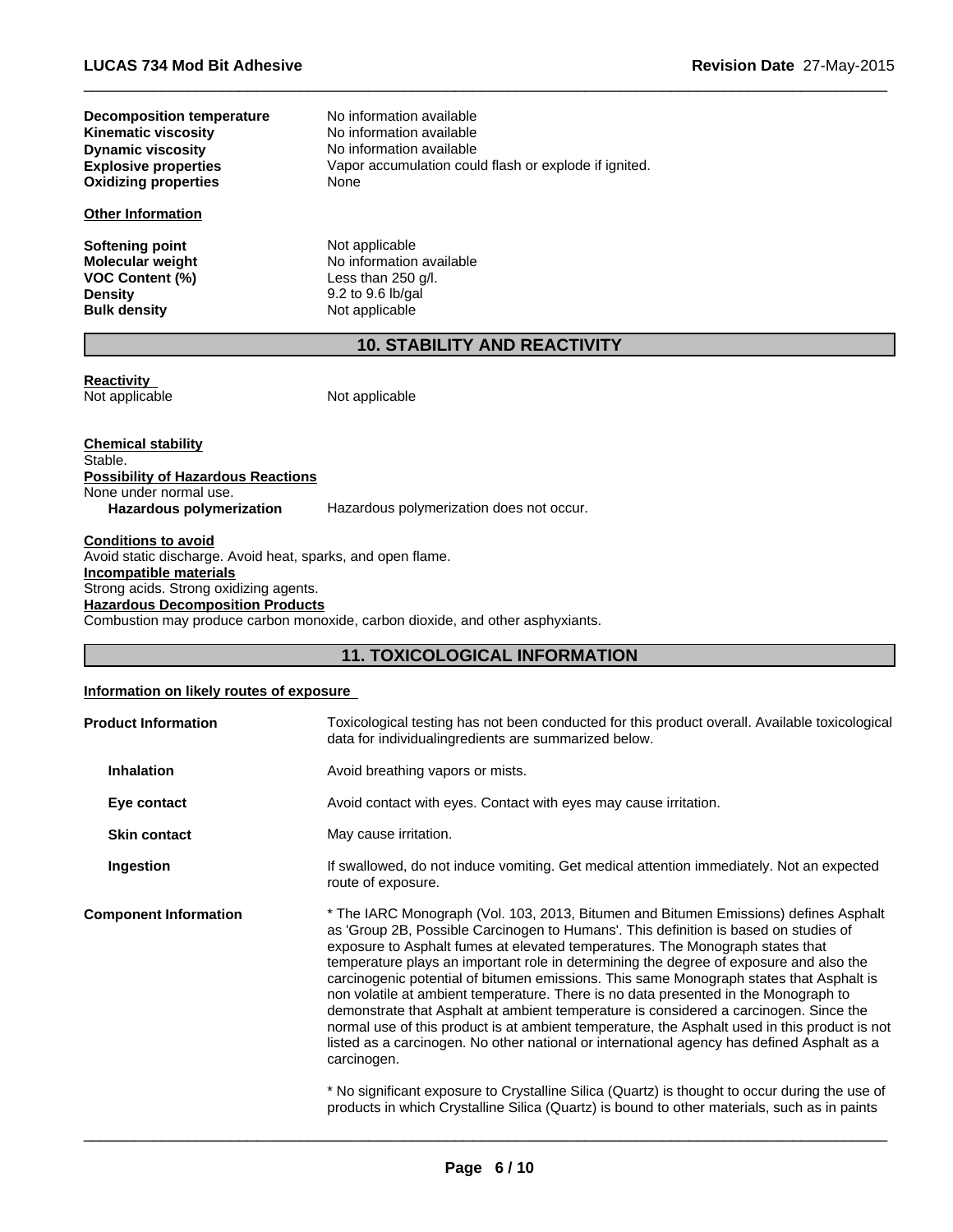and coatings. As one reference, see California Office of Health Hazard Assessment at: http://www.oehha.org/prop65/CRNR\_notices/safe\_use/sylicasud2.html

 $\overline{\phantom{a}}$  ,  $\overline{\phantom{a}}$  ,  $\overline{\phantom{a}}$  ,  $\overline{\phantom{a}}$  ,  $\overline{\phantom{a}}$  ,  $\overline{\phantom{a}}$  ,  $\overline{\phantom{a}}$  ,  $\overline{\phantom{a}}$  ,  $\overline{\phantom{a}}$  ,  $\overline{\phantom{a}}$  ,  $\overline{\phantom{a}}$  ,  $\overline{\phantom{a}}$  ,  $\overline{\phantom{a}}$  ,  $\overline{\phantom{a}}$  ,  $\overline{\phantom{a}}$  ,  $\overline{\phantom{a}}$ 

| <b>Chemical Name</b>                            | Oral LD50            | <b>Dermal LD50</b>       | <b>Inhalation LC50</b>               |
|-------------------------------------------------|----------------------|--------------------------|--------------------------------------|
| Asphalt (at Ambient Temperature)<br>  8052-42-4 | $>$ 5000 mg/kg (Rat) | $>$ 2000 mg/kg (Rabbit)  |                                      |
| Aromatic Naptha<br>64742-95-6                   | $= 8400$ mg/kg (Rat) | $>$ 2000 mg/kg (Rabbit)  | $= 3400$ ppm (Rat) 4 h               |
| Cellulose Fiber<br>9004-34-6                    | $> 5$ g/kg (Rat)     | $> 2$ g/kg (Rabbit)      | $>$ 5800 mg/m <sup>3</sup> (Rat) 4 h |
| Nonane<br>  111-84-2                            |                      |                          | $= 3200$ ppm (Rat) 4 h               |
| Quartz<br>14808-60-7                            | $= 500$ mg/kg (Rat)  | $\overline{\phantom{a}}$ | $\overline{\phantom{0}}$             |

#### **Information on toxicological effects**

**Symptoms Inhalation of high vapor concentrations may cause symptoms like headache, dizziness,** tiredness, nausea and vomiting.

#### **Delayed and immediate effects as well as chronic effects from short and long-term exposure**

| <b>Skin corrosion/irritation</b>  | Can cause skin irritation.                                                           |
|-----------------------------------|--------------------------------------------------------------------------------------|
| Serious eye damage/eye irritation | Irritating to eyes.                                                                  |
| <b>Irritation</b>                 | Irritating to eyes, respiratory system and skin.                                     |
| <b>Corrosivity</b>                | Not classified.                                                                      |
| <b>Sensitization</b>              | May cause sensitization of susceptible persons.                                      |
| Germ cell mutagenicity            | Contains a known or suspected mutagen.                                               |
| Carcinogenicity                   | The table below indicates whether each agency (ACGIH, IARC, NTP, or OSHA) has listed |
|                                   | any ingredient as a carcinogen.                                                      |

| <b>Chemical Name</b>                                                   | <b>ACGIH</b> | <b>IARC</b>         | <b>NTP</b> | <b>OSHA</b> |
|------------------------------------------------------------------------|--------------|---------------------|------------|-------------|
| Hydrated<br>Aluminum-Magnesium<br>Silicate (Attapulgite)<br>12174-11-7 |              | Group 2B<br>Group 3 |            |             |
| Quartz<br>14808-60-7                                                   | ΑZ           | Group 1             | Known      |             |

#### **Legend**

*ACGIH (American Conference of Governmental Industrial Hygienists) A1 - Known Human Carcinogen*

*A2 - Suspected Human Carcinogen A3 - Animal Carcinogen*

| A4 - Not Classifiable as a Human Carcinogen        |                                                                                    |
|----------------------------------------------------|------------------------------------------------------------------------------------|
| IARC (International Agency for Research on Cancer) |                                                                                    |
| Group 1 - Carcinogenic to Humans                   |                                                                                    |
| Group 2A - Probably Carcinogenic to Humans         |                                                                                    |
| Group 2B - Possibly Carcinogenic to Humans         |                                                                                    |
| Group 3 - Not classifiable as a human carcinogen.  |                                                                                    |
| NTP (National Toxicology Program)                  |                                                                                    |
| Known - Known Carcinogen                           |                                                                                    |
|                                                    | Reasonably Anticipated - Reasonably Anticipated to be a Human Carcinogen           |
|                                                    | OSHA (Occupational Safety and Health Administration of the US Department of Labor) |
| X - Present                                        |                                                                                    |
| <b>Reproductive toxicity</b>                       | None known.                                                                        |
| <b>Developmental Toxicity</b>                      | None known.                                                                        |
| <b>Teratogenicity</b>                              | None known.                                                                        |
| <b>STOT - single exposure</b>                      | No information available.                                                          |
| <b>STOT - repeated exposure</b>                    | No information available.                                                          |
| <b>Aspiration hazard</b>                           | No information available.                                                          |

### **Numerical measures of toxicity - No information available**

**The following values are calculated based on chapter 3.1 of the GHS document** For exterior use only. Do not use indoors.

| ATEmix (oral)   | 7,007.00 |
|-----------------|----------|
| ATEmix (dermal) | 2,745.00 |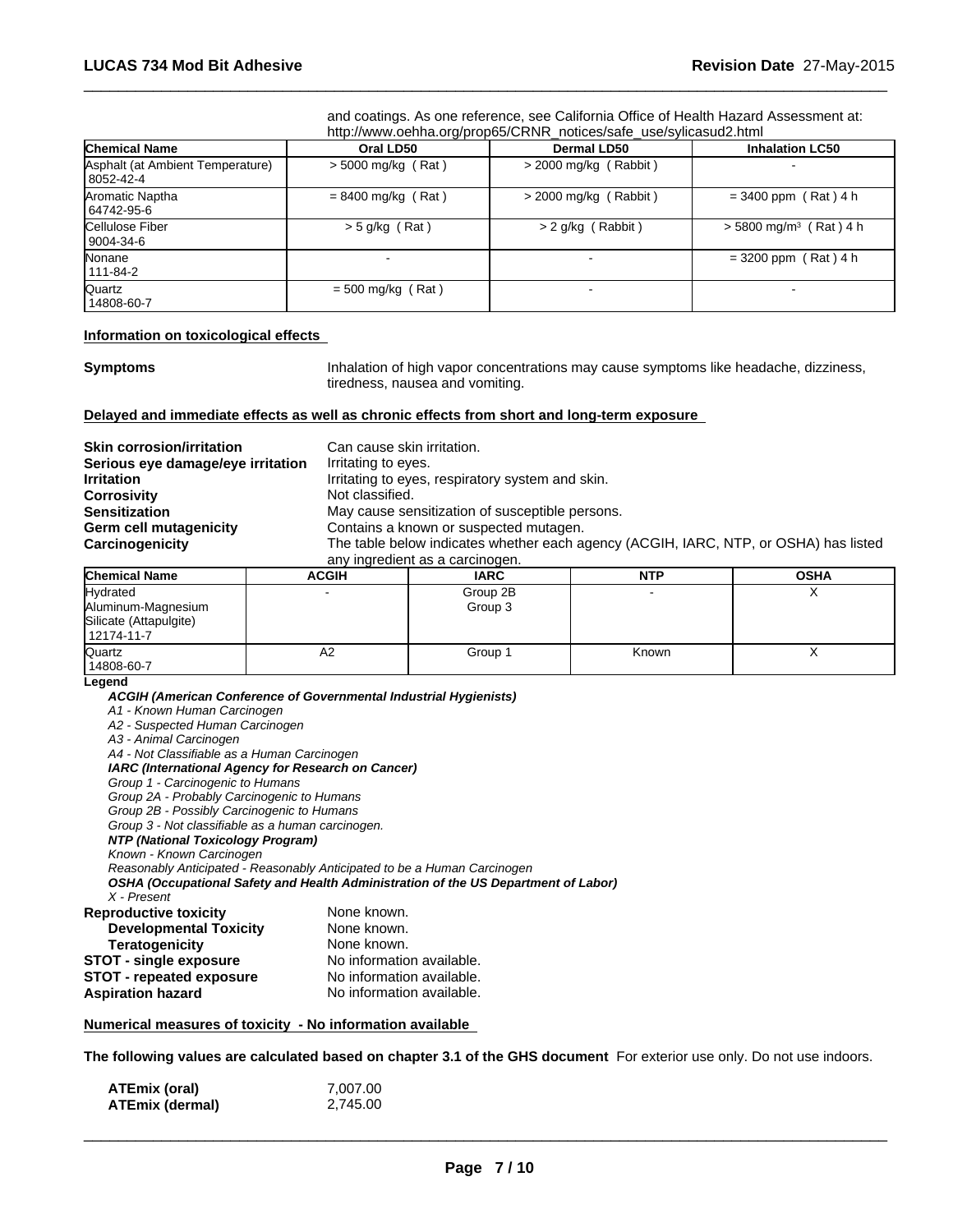# **12. ECOLOGICAL INFORMATION**

 $\overline{\phantom{a}}$  ,  $\overline{\phantom{a}}$  ,  $\overline{\phantom{a}}$  ,  $\overline{\phantom{a}}$  ,  $\overline{\phantom{a}}$  ,  $\overline{\phantom{a}}$  ,  $\overline{\phantom{a}}$  ,  $\overline{\phantom{a}}$  ,  $\overline{\phantom{a}}$  ,  $\overline{\phantom{a}}$  ,  $\overline{\phantom{a}}$  ,  $\overline{\phantom{a}}$  ,  $\overline{\phantom{a}}$  ,  $\overline{\phantom{a}}$  ,  $\overline{\phantom{a}}$  ,  $\overline{\phantom{a}}$ 

# **Ecotoxicity**

The following table lists information related to aquatic toxicity

| <b>Chemical Name</b> | Algae/aquatic plants | Fish                                        | Crustacea                                            |
|----------------------|----------------------|---------------------------------------------|------------------------------------------------------|
| Aromatic Naptha      |                      | വ ററ<br>96 h<br>Oncorhynchus mykiss<br>9.ZZ | 48 h<br>) Daphnia magna mg/L<br>$\overline{ }$<br>υ. |
| 64742-95-6           |                      | ma/L LC50                                   | <b>FOLD</b><br>CC50                                  |

### **Persistence and degradability**

No information available.

#### **Bioaccumulation**

No information available.

| <b>Chemical Name</b>                          | <b>Partition coefficient</b> |
|-----------------------------------------------|------------------------------|
| Asphalt (at Ambient Temperature)<br>8052-42-4 |                              |

**Other adverse effects** No information available

# **13. DISPOSAL CONSIDERATIONS**

# **Waste treatment methods**

**Disposal of wastes** Disposal should be in accordance with applicable local, regional, national and international laws and regulations.

**Contaminated packaging Do not reuse container.** 

# **14. TRANSPORT INFORMATION**

| <b>DOT</b><br>Proper shipping name<br><b>Hazard Class</b><br><b>Packing Group</b>              | Combustible liquid, n.o.s (mineral spirits)<br>3<br>Ш            |
|------------------------------------------------------------------------------------------------|------------------------------------------------------------------|
| <b>TDG</b><br>UN/ID no.<br>Proper shipping name<br><b>Hazard Class</b><br><b>Packing Group</b> | NA 1993<br>Combustible liquid, n.o.s (mineral spirits)<br>3<br>Ш |
| <b>MEX</b>                                                                                     | Regulated Not regulated.                                         |
| UN/ID no.                                                                                      | NA 1993                                                          |
| Proper shipping name                                                                           | Combustible liquid, n.o.s. (mineral spirits)                     |
| ICAO (air)                                                                                     | Regulated Not regulated.                                         |
| UN/ID no.                                                                                      | 1993                                                             |
| <b>IATA</b>                                                                                    | Regulated Not regulated.                                         |
| UN/ID no.                                                                                      | 1993                                                             |
| <b>IMDG</b>                                                                                    | Regulated Not regulated.                                         |
| UN/ID no.                                                                                      | 1993                                                             |
| <b>RID</b>                                                                                     | Not applicable in the United States. Not regulated.              |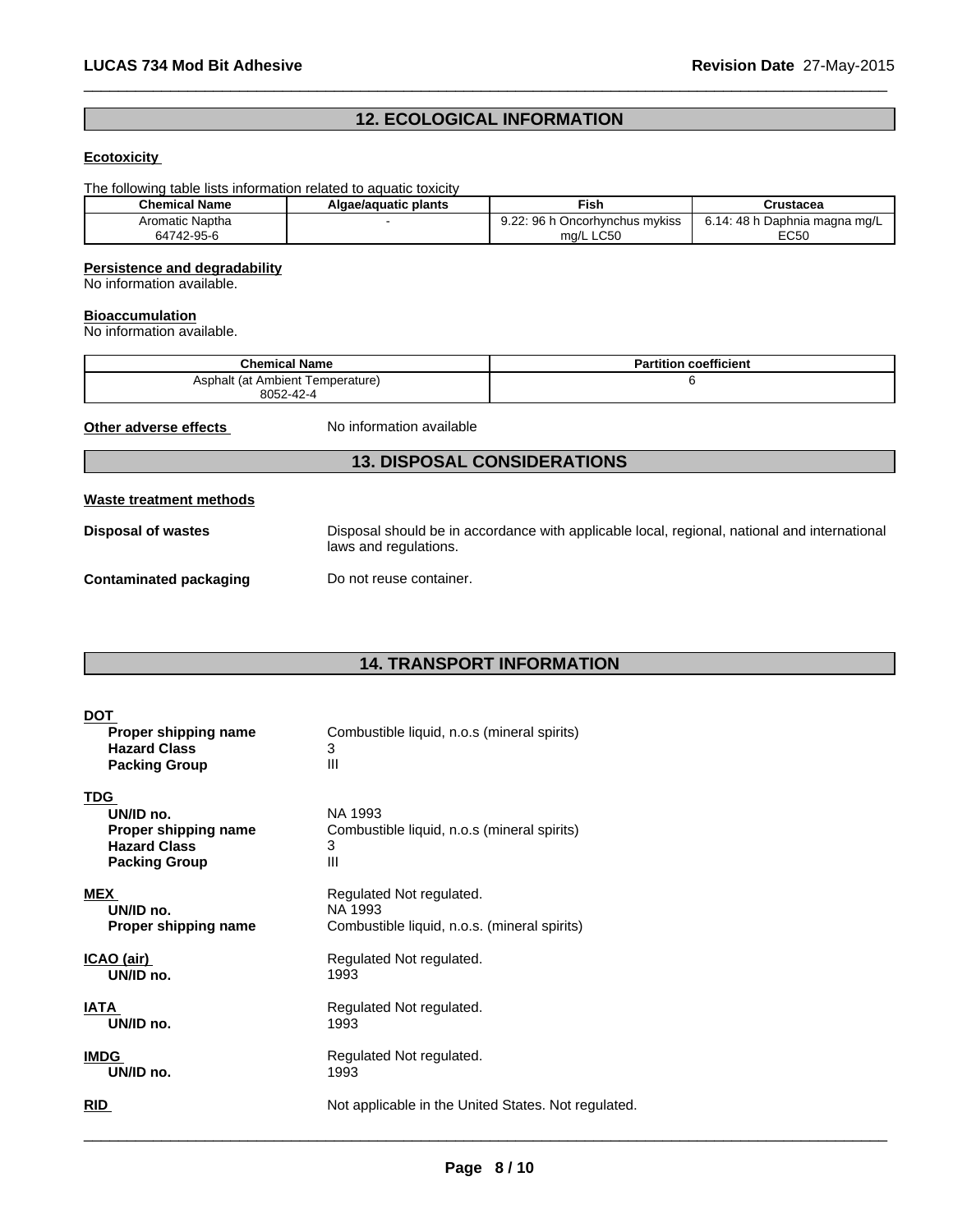| International Inventories |                                                     |
|---------------------------|-----------------------------------------------------|
|                           | <b>15. REGULATORY INFORMATION</b>                   |
| <u>ADN</u>                | Not applicable in the United States. Not regulated. |
| <b>ADR</b>                | Not applicable in the United States. Not regulated. |

**TSCA** All of the components of this product are listed on the US TSCA (Toxic Substances Control Act) Inventory or are exempt. **DSL/NDSL All of the components of this product are listed on the DSL.** 

 $\overline{\phantom{a}}$  ,  $\overline{\phantom{a}}$  ,  $\overline{\phantom{a}}$  ,  $\overline{\phantom{a}}$  ,  $\overline{\phantom{a}}$  ,  $\overline{\phantom{a}}$  ,  $\overline{\phantom{a}}$  ,  $\overline{\phantom{a}}$  ,  $\overline{\phantom{a}}$  ,  $\overline{\phantom{a}}$  ,  $\overline{\phantom{a}}$  ,  $\overline{\phantom{a}}$  ,  $\overline{\phantom{a}}$  ,  $\overline{\phantom{a}}$  ,  $\overline{\phantom{a}}$  ,  $\overline{\phantom{a}}$ 

#### **Legend:**

**TSCA** - United States Toxic Substances Control Act Section 8(b) Inventory

**DSL/NDSL** - Canadian Domestic Substances List/Non-Domestic Substances List

**EINECS/ELINCS** - European Inventory of Existing Chemical Substances/European List of Notified Chemical Substances

**ENCS** - Japan Existing and New Chemical Substances

**IECSC** - China Inventory of Existing Chemical Substances

**KECL** - Korean Existing and Evaluated Chemical Substances

**PICCS** - Philippines Inventory of Chemicals and Chemical Substances

**AICS** - Australian Inventory of Chemical Substances

#### **US Federal Regulations**

#### **SARA 313**

Section 313 of Title III of the Superfund Amendments and Reauthorization Act of 1986 (SARA). This product does not contain any chemicals which are subject to the reporting requirements of the Act and Title 40 of the Code of Federal Regulations, Part 372

#### **SARA 311/312 Hazard Categories**

| Acute health hazard               | Yes |
|-----------------------------------|-----|
| <b>Chronic Health Hazard</b>      | Yes |
| Fire hazard                       | Yes |
| Sudden release of pressure hazard | N٥  |
| <b>Reactive Hazard</b>            | No  |

# **CWA (Clean Water Act)**

This product does not contain any substances regulated as pollutants pursuant to the Clean Water Act (40 CFR 122.21 and 40 CFR 122.42)

#### **CERCLA**

This material, as supplied, does not contain any substances regulated as hazardous substances under the Comprehensive Environmental Response Compensation and Liability Act (CERCLA) (40 CFR 302).

# **US State Regulations**

#### **California Proposition 65**

This product contains the following Proposition 65 chemicals

| <b>Chemical Name</b>                                                     | <b>California Proposition 65</b> |  |
|--------------------------------------------------------------------------|----------------------------------|--|
| Hydrated Aluminum-Magnesium Silicate (Attapulgite) -<br>$12174 - 11 - 1$ | Carcinogen                       |  |
| 14808-60-7<br>Quartz                                                     | Carcinogen                       |  |

### **U.S. State Right-to-Know Regulations**

This product contains the following substances regulated by various State Right-to-Know regulations.

| <b>Chemical Name</b>                                     | <b>New Jersey</b> | <b>Massachusetts</b> | Pennsylvania |
|----------------------------------------------------------|-------------------|----------------------|--------------|
| Asphalt (at Ambient Temperature)<br>8052-42-4            |                   |                      | $\lambda$    |
| Mineral Spirits (with $< 0.1\%$<br>Benzene)<br>8052-41-3 |                   |                      |              |
| Calcium Carbonate<br>1317-65-3                           |                   |                      |              |
| Cellulose Fiber<br>9004-34-6                             |                   |                      |              |